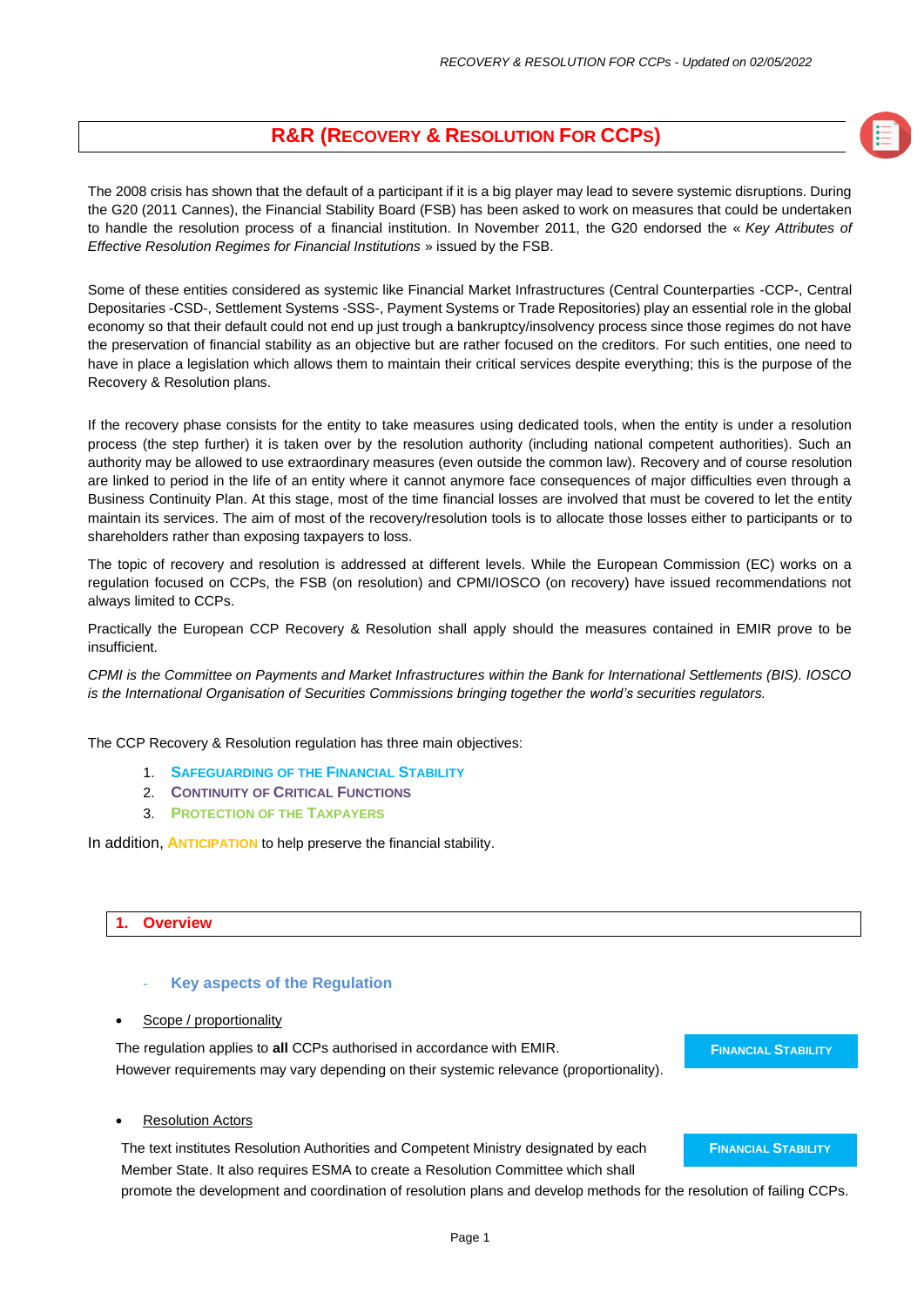#### RESOLUTION AUTHORITIES

They are empowered to handle the resolution process; they shall be national central banks, competent ministries, public administrative authorities or other authorities entrusted with public administrative powers. The resolution authority shall establish, manage and chair a resolution college to carry out the tasks in relation to the resolution of a CCP and ensure cooperation and coordination with third country resolution authorities.

#### COMPETENT MINISTRIES

If the competent ministry is not the resolution authority then the latter should keep the former informed of the decisions taken. The role of the competent ministry is related to the use as a last resort of government stabilisation tools.

#### RESOLUTION COLLEGE

The resolution college is made of different members among which several are also members of the CCP college instituted by EMIR (see below).



**THE RESOLUTION COLLEGE** 

It should be noted that the entry into force of EMIR 2.2 (dedicated to the supervision of EU and non EU CCPs) will bring changes on the composition of the CCP colleges and extend the principle of CCP college to non EU CCPs. Moreover EMIR 2.2 institutes a CCP Supervisory Committee covering all CCPs. This will be an internal and permanent ESMA committee.

#### • Recovery and Resolution Plans

**ANTICIPATION**

A plan is required both for the recovery phase and the resolution phase. It must be prepared by the CCP (recovery) or by the resolution authority (resolution). This shall be done ex-ante. In addition, the plans should be regularly reviewed and updated (at least annually).

#### RECOVERY PLAN

The recovery plan shall provide for the measures to be taken by the CCP to restore its financial position and also indicators identifying the circumstances under which the measures shall be taken. However, the plan shall ensure that clearing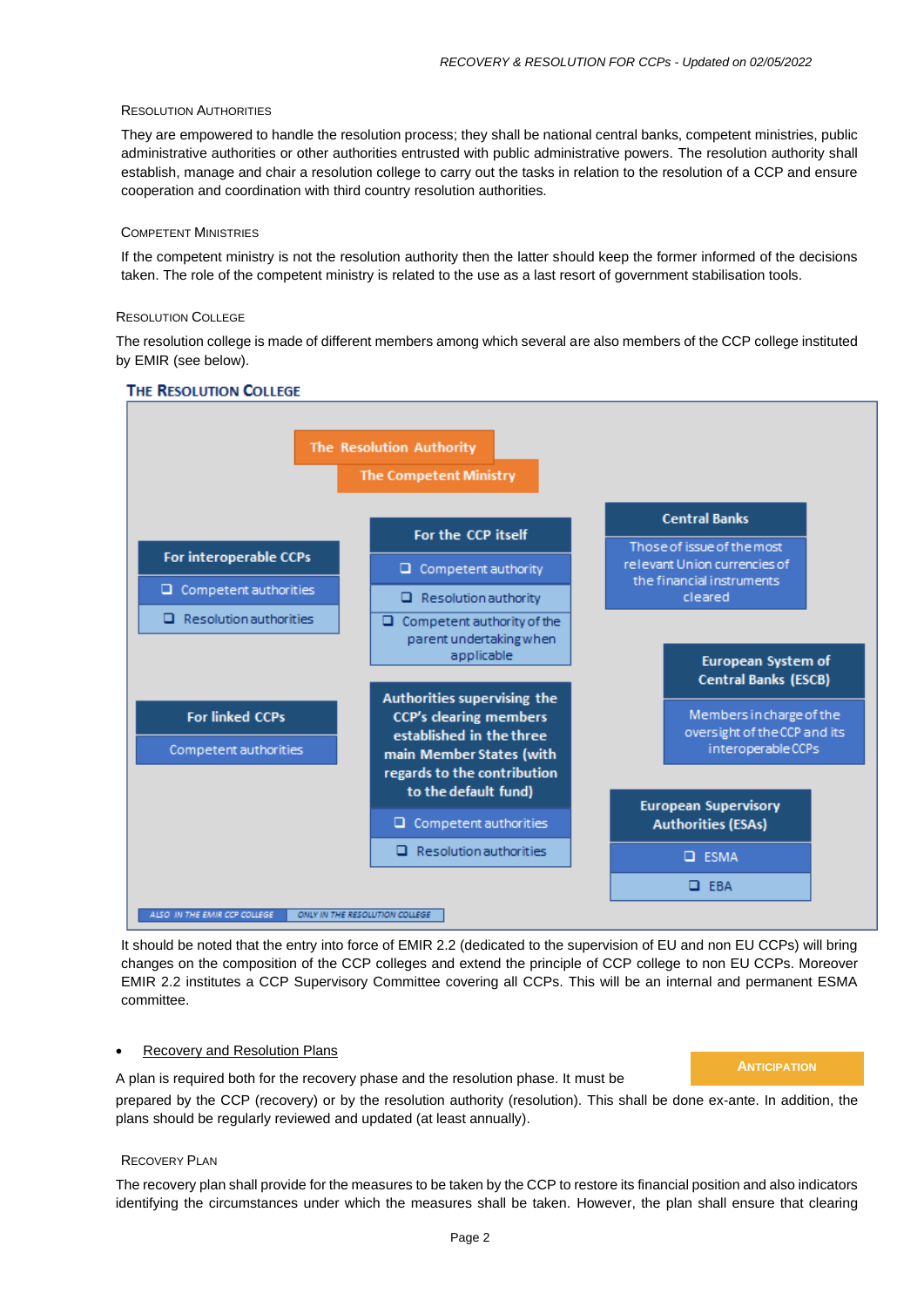members do not have unlimited exposures towards the CCP (an annex of the regulation details the requirements applied to the plan).

The plan shall be assessed by the board of the CCP considering the advice of the Risk committee instituted by EMIR and composed of representatives of its clearing members, independent members of the board and representatives of its clients. In addition, the plan shall be submitted to the CCP's competent authority for approval. The CCP's college as well as the CCP's resolution are also involved in the process of assessment.

The plan shall cover the case of the default of clearing members ("default events") but also the case of other risks and losses ("non-default events"). It shall be comprehensive, effective, transparent and measurable for those potentially impacted by it. In addition, clearing members are required to inform their clients how they would transmit any losses or costs arising from the exercise of recovery tools by the CCP to them.

#### RESOLUTION PLAN

The resolution plan shall provide for the resolution actions to be taken by the resolution authority where the CCP meets the conditions for resolution (where the recovery plan appeared to be not sufficient to restore the situation). The CCP's competent authority and its resolution college are involved in the definition of the plan. If drawn up by the resolution authority, it shall also be jointly agreed by the authorities of the resolution college.

The resolution plan shall describe how a CCP would be restructured and its critical functions kept alive should it failure be due to a "default event" or a "non-default event".

#### • Resolvability of the CCP

As stated in the regulation, "a CCP shall be deemed resolvable where the resolution

authority considers it feasible and credible to either liquidate it under normal insolvency proceedings or to resolve it using the resolution tools and exercising the resolution powers while ensuring the continuity of the CCP's critical functions and avoiding to the maximum extent possible any significant adverse effect on the financial system". The assessment of the resolvability shall be done without assuming "an extraordinary public financial support or a central bank emergency liquidity assistance or a central bank liquidity assistance provided under non-standard collateralisation, tenor and interest rate terms" (an annex of this regulation lists the matters the resolution authority shall consider when assessing the resolvability of a CCP).

Should the assessment show substantive impediments to the resolvability then the CCP will be required to propose measures to address or remove these impediments.

#### • Entry into recovery / resolution

#### THE EMIR DEFAULT WATERFALL

EMIR details the rules a CCP shall apply in case of a clearing member defaults and how the CCP can use the margins and the contributions to the default fund to cover losses:

- 1. margins posted by the defaulting clearing member
- 2. the default fund contribution of the defaulting member
- 3. the CCP's dedicated own resources
- 4. the default fund contributions of non-defaulting clearing members

A CCP shall not use the margins posted by non-defaulting clearing members to cover the losses resulting from the default of another clearing member.

One should note that where the EMIR's default waterfall process applies only in the case of a "default event", the recovery as well as the resolution process shall cover also a "non-default event".

#### RECOVERY PHASE

The recovery phase starts when the CCP's default management resources or other requirements under EMIR are not sufficient to overcome any form of distress the CCP faces. However, the regulation doesn't fix the precise circumstances in which the plan should be triggered. CCPs are required to develop suitable indicators informing clearing members and authorities for when this would occur.

**FINANCIAL STABILITY**

**FINANCIAL STABILITY**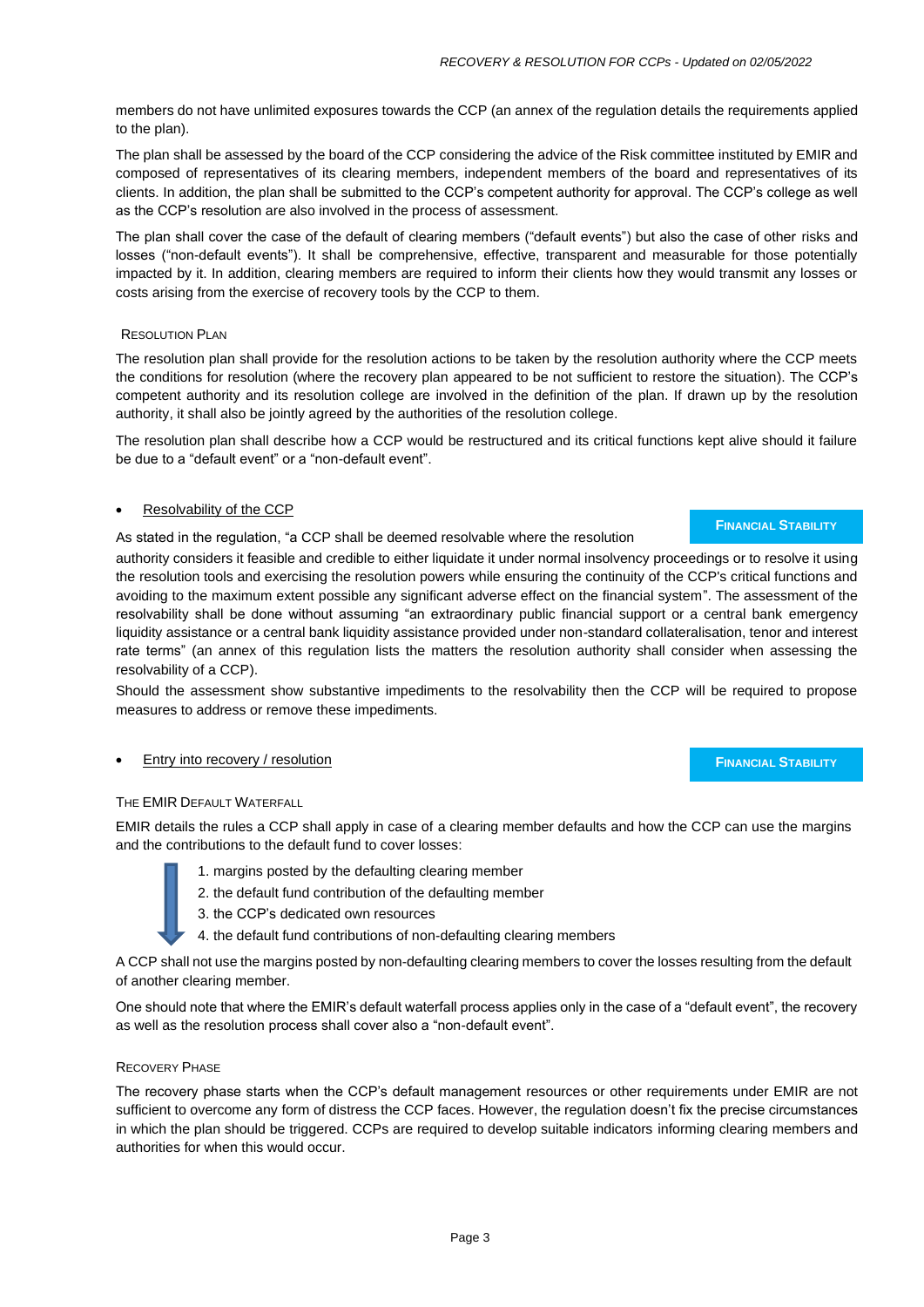#### RESOLUTION PHASE

As stated in the regulation, "a CCP should be placed in resolution when it is failing or likely to fail, when no private sector alternative can avert failure, and when its failure would jeopardise the public interest and financial stability. In addition, in line with the guidance of the Financial Stability Board Key Attributes for Effective Resolution Regimes, a CCP could be placed into resolution even if not these conditions are met, where the application of further recovery measures by the CCP could prevent its failure but could compromise financial stability in the process. Except for very specific circumstances, the CCP should also be failing or likely to fail if it requires extraordinary public financial support".

#### **Resolution's Tools**

Resolution aims to maintain the critical functions of the CCP while allowing the remaining parts to be wound down in an orderly manner. There is no dedicated tool for a dedicated situation. It is more about a box of tools that can be used separately or in conjunction, namely the sale of the entire CCP or of its critical functions to a viable competitor, the

creation of a publicly controlled bridge CCP and the allocation of losses and positions among the remaining clearing members. The latter could take different forms.

Examples of tools are auctions of the defaulters' positions, a partial or full tear-up of contracts, further haircuts of outgoing variation margin payments, the exercise of any outstanding cash calls set out in recovery plans or of a cash call reserved specifically for the resolution authority in the CCP's internal (operating) rules, and a write-down of capital and debt instruments issued by the CCP or other unsecured liabilities and a conversion of any debt instruments or other unsecured liabilities into shares (some of them may also be part of the recovery plan built by the CCP). However the regulation leaves room for other options to be used by the resolution authority.

Finally and as a last resort and under certain conditions, the resolution authority may use government stabilisation tools such as public financial support provided for the recapitalisation of the CCP in exchange of instrument of ownership or temporary public ownership.

#### **Early Intervention**

The CCP's competent authority (designated in accordance with EMIR) is granted specific

powers to intervene in the operations of a CCP if the CCP's failure is about to happen. For example, the CCP can be required to implement one or more of the measures set out in the recovery plan. Early interventions may also be the removal of members of the board, changes in the CCP's business strategy or its legal/operational structure, …

#### **Other aspects:**

#### **Safeguards**

If one of the objective is to avoid any impact on taxpayers, the regulation requires the resolution authority to ensure that shareholders, creditors and clearing members do not incur greater losses than they would have incurred had the resolution authority not take resolution action (in case of a "default event") or had the CCP been wound up under normal insolvency proceedings (in case of a "non-default event"). This principle is known as the "No Creditor Worse Off" principle.

A valuation shall be undertaken to assess the compliance with the above principle. Should the assessment show that the resolution action wasn't fully compliant then shareholder(s), creditor(s) or clearing member(s) are entitled to the payment of the difference between the incurred losses and the assessed losses.

The regulation includes several additional safeguards with regards to financial collateral, set off, netting agreements, security arrangements, structured finance arrangements and covered bonds.

#### • Clearing Obligation

This regulation modifies EMIR, the regulation on OTC derivatives, CCPs and Trade Repositories, by introducing a temporary suspension of the clearing obligation (for more information please refer to our EMIR documentation) in case of a CCP's resolution.

# **TAXPAYERS' PROTECTION CRITICAL FUNCTIONS FINANCIAL STABILITY**

# **FINANCIAL STABILITY**

### **FINANCIAL STABILITY**

**ANTICIPATION**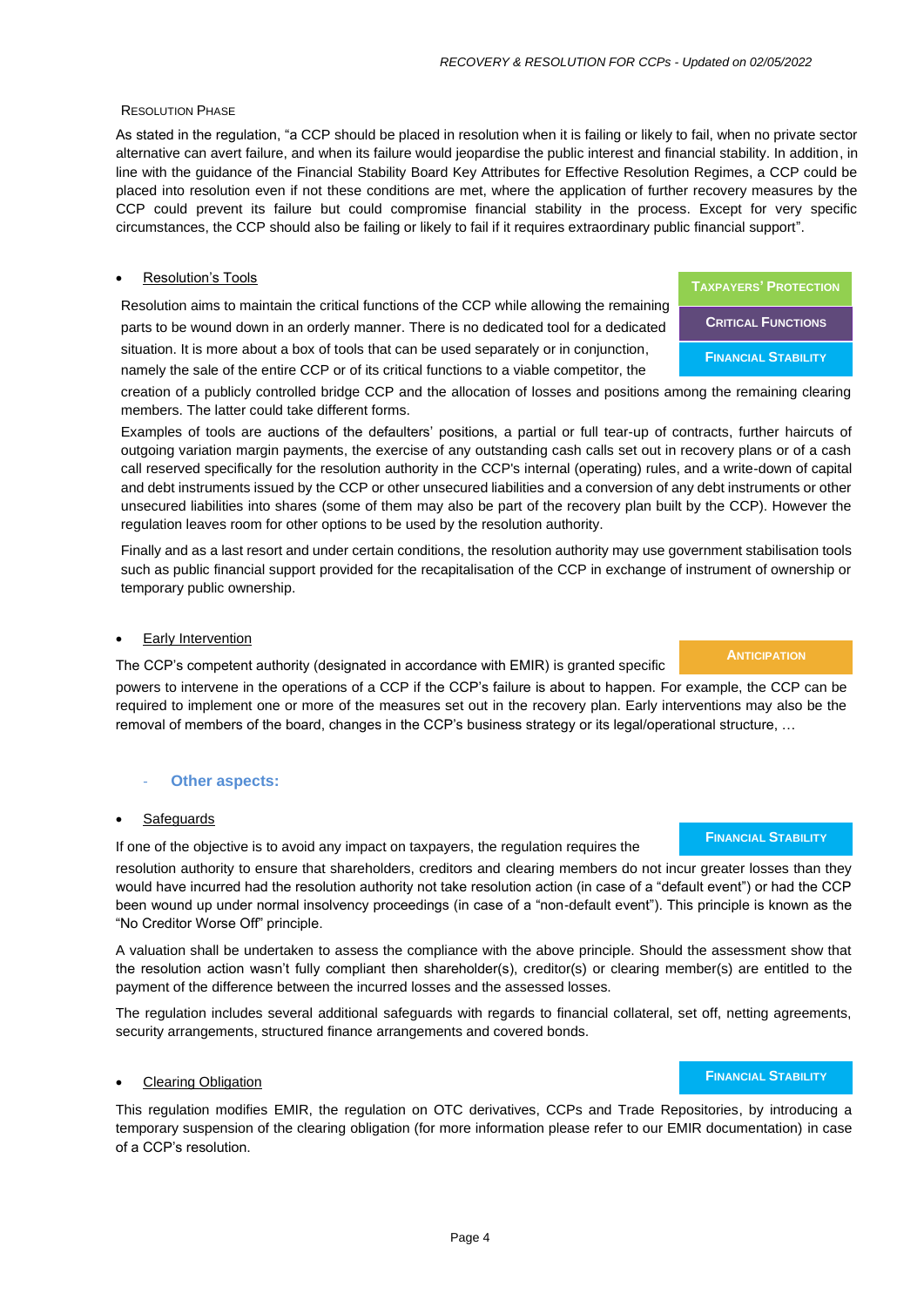#### - **Progress update and way forward:**

#### At the European level

The EC's proposal (issued on the 28 November 2016) has been submitted to the European Parliament (EP) and the European Council.

On the 23<sup>rd</sup> of June 2020, the Parliament and the Council of the EU have reached a political agreement on the proposed Regulation on the recovery and resolution of central counterparties (CCPs).

As a remainder, main points of the Political Agreement:

- A requirement for CCPs to draw up plans for addressing "default events", when one or more clearing members fail to honour their financial obligations and "non-default events", such as a business failure incurring losses.
- An ex-ante (and ex-post) notification by the resolution authorities to the college of the resolution about actions they intend to take and whether the resolution action deviates from the resolution plan.
- A prohibition or restriction of dividends and bonuses where a default event has been caused by mismanagement.
- An additional, pre-funded "second skin in the game" to be used by the CCP prior to the application by the CCP of any cash call or variation margins gains haircutting (VMGH) in recovery.
- Participation of clients in auctions under certain circumstances and conditions
- Resolution cash calls could be used also in case of non-default events
- Several conditions have been added for the use of the government stabilisation tools in the form of equity support and temporary public ownership
- A requirement that a CCP should compensate non-defaulting clearing members and clients through cash payments or ownership in future profits where it has reduced payments to these members and clients in a non-default scenario
- A modification of EMIR to allow the suspension of the clearing and of the trading obligations in cases of resolution

On the 22 of January 2021 the regulation was published in the EU Official Journal and entered into force 20 days after (ie the  $12<sup>th</sup>$  of February 2021). The regulation 2021/23 will enter into application from 12 August 2022, with the exception of certain provisions detailed in Article 97:

- Certain provisions in Articles 9 and 10 concerning recovery plans, which will apply from 12 February 2022.
- Certain provisions in Articles 9 and 20 concerning the use of CCP's prefunded dedicated own resources and the compensation of non-defaulting clearing members, which will apply from 12 February 2023
- Relating to the suspension of the MIFIR DTO (Derivatives Trading Obligation): as of July 2020
- Some changes in EMIR (suspension of the clearing obligation, references to index, temporary restrictions): as of 11 February 2021.

On the 18/11/2021, ESMA has issued 5 consultation papers (all answers to be sent by the 24/01/2022)

- Draft guidelines on the application of the circumstances under which a CCP is deemed to be failing or likely to fail
- Draft guidelines for thre methodology to value each contract prior to termination
- Draft RTS on safeguards for clients and indirect clients
- Draft RTS on resolution colleges
- Draft RTS on the content of CCP resolution plans
- Draft RTs on the requirements for independent valuers, the methodology for assessing the value of the assets and liabilities of a CCP, the separation of the valuations, the buffer for additional losses to be included in provisional valuations and the methodology for carrying out the valuation for the purpose of the 'no creditor worse off' principle

#### At the international level